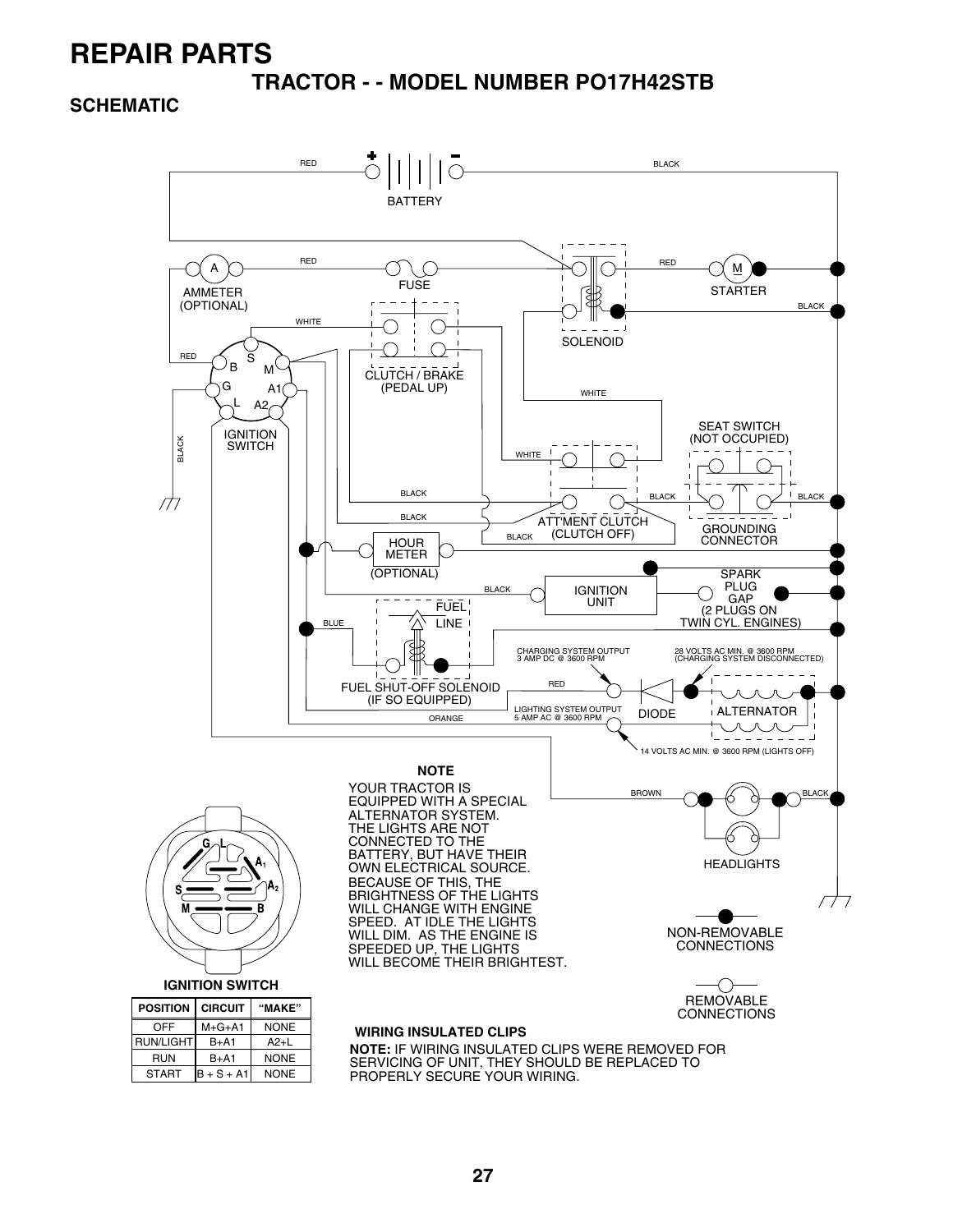**TRACTOR - - MODEL NUMBER PO17H42STB**

**ELECTRICAL**

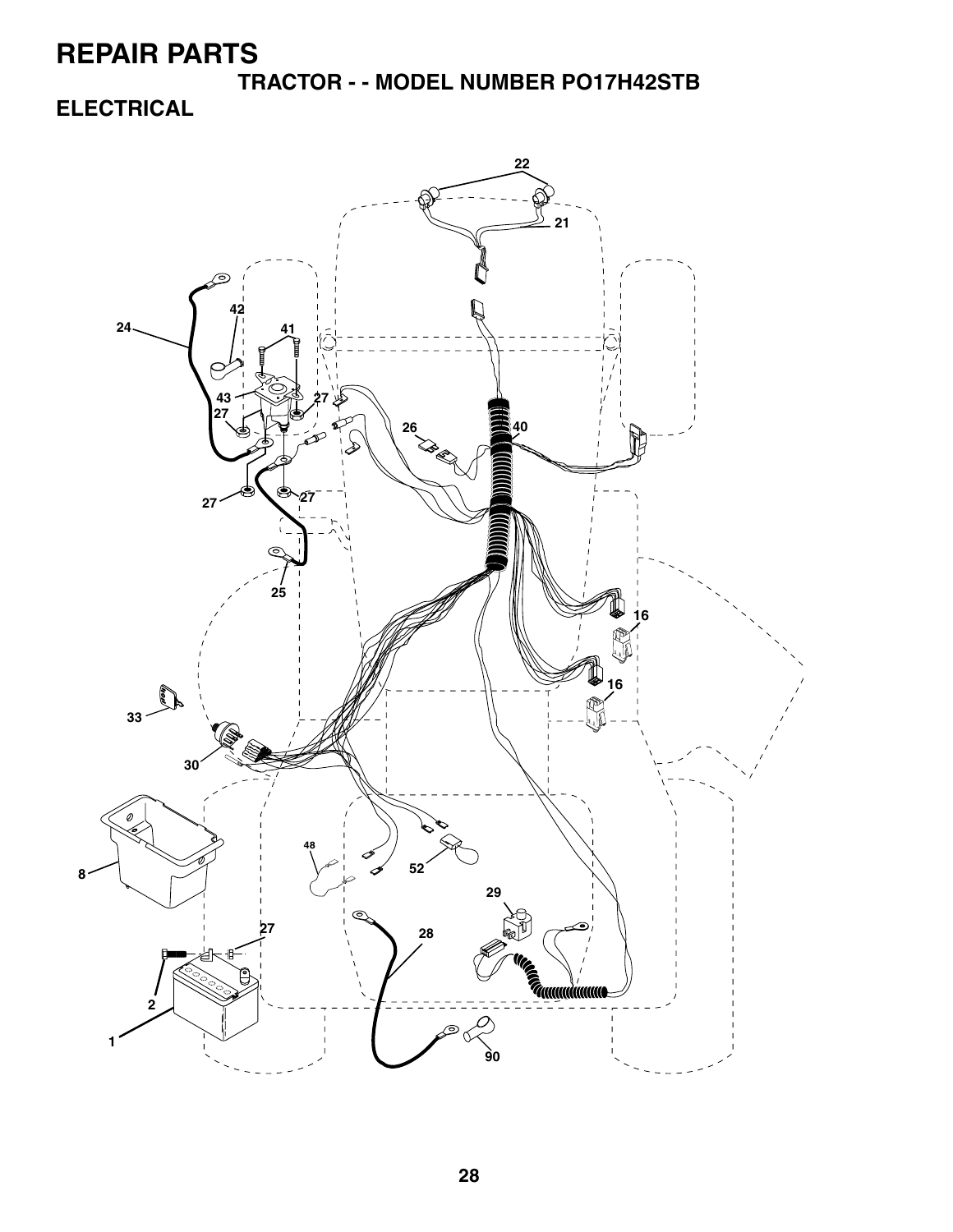#### **TRACTOR - - MODEL NUMBER PO17H42STB**

#### **ELECTRICAL**

| <b>KEY</b><br>NO.                                                                                                  | <b>PART</b><br>NO.                                                                                                                                                                                       | <b>DESCRIPTION</b>                                                                                                                                                                                                                                                                                                                                                                                                                                                                                  |
|--------------------------------------------------------------------------------------------------------------------|----------------------------------------------------------------------------------------------------------------------------------------------------------------------------------------------------------|-----------------------------------------------------------------------------------------------------------------------------------------------------------------------------------------------------------------------------------------------------------------------------------------------------------------------------------------------------------------------------------------------------------------------------------------------------------------------------------------------------|
| 1<br>2<br>8<br>16<br>21.<br>22<br>24<br>25<br>26<br>27<br>28<br>29<br>30<br>33<br>40<br>41<br>42<br>43<br>48<br>52 | 163465<br>74760412<br>176689<br>176138<br>175685<br>4152J<br>4799J<br>146147<br>175158<br>73510400<br>4207J<br>121305X<br>175566<br>140401<br>179720<br>71110408<br>131563<br>178861<br>140844<br>141940 | Battery 12 Volt 25 Amp<br>Bolt Hex Hd 1/4-20 Unc x 3/4<br><b>Box Battery</b><br>Switch Interlock Push -In<br>Harness Asm Light W/4152J<br>Bulb Light #1156<br>Cable Battery 6 Ga 11"red<br>Cable Battery 6 Ga w/16 wire, red<br>Fuse 20 AMP<br>Nut Keps Hex 1/4-20 Unc<br>Cable Ground 6 Ga 12" black<br>Switch Plunger Nc Gray<br>Switch Ign<br>Key Ign<br>Harness Ign<br>Bolt Blk Fin Hex 1/4-20 x 1/2<br><b>Cover Terminal Red</b><br>Solenoid<br>Adapter Ammeter<br><b>Protection Wire Loop</b> |
| 90                                                                                                                 | 180449                                                                                                                                                                                                   | Cover Terminal                                                                                                                                                                                                                                                                                                                                                                                                                                                                                      |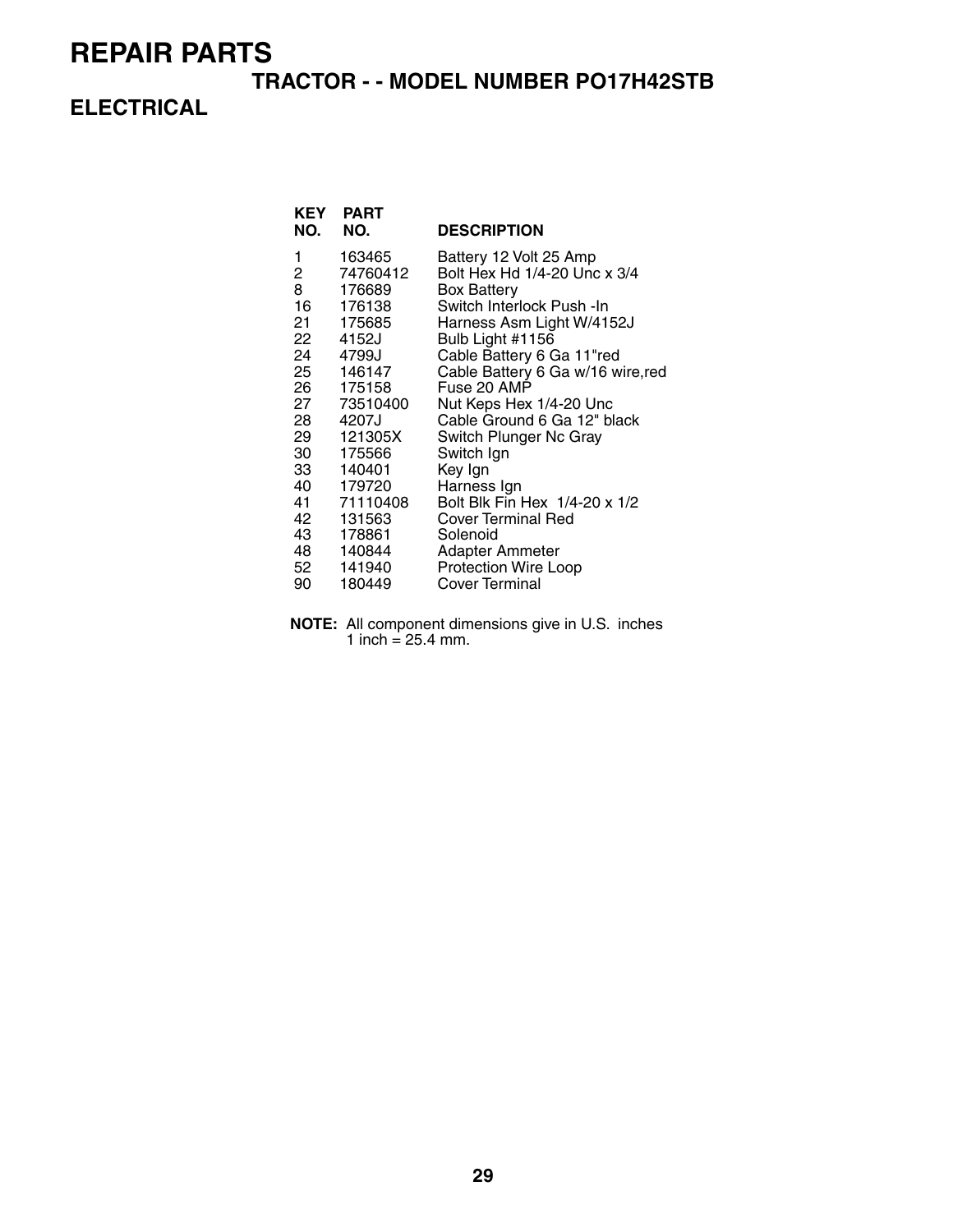**TRACTOR - - MODEL NUMBER PO17H42STB CHASSIS AND ENCLOSURES**

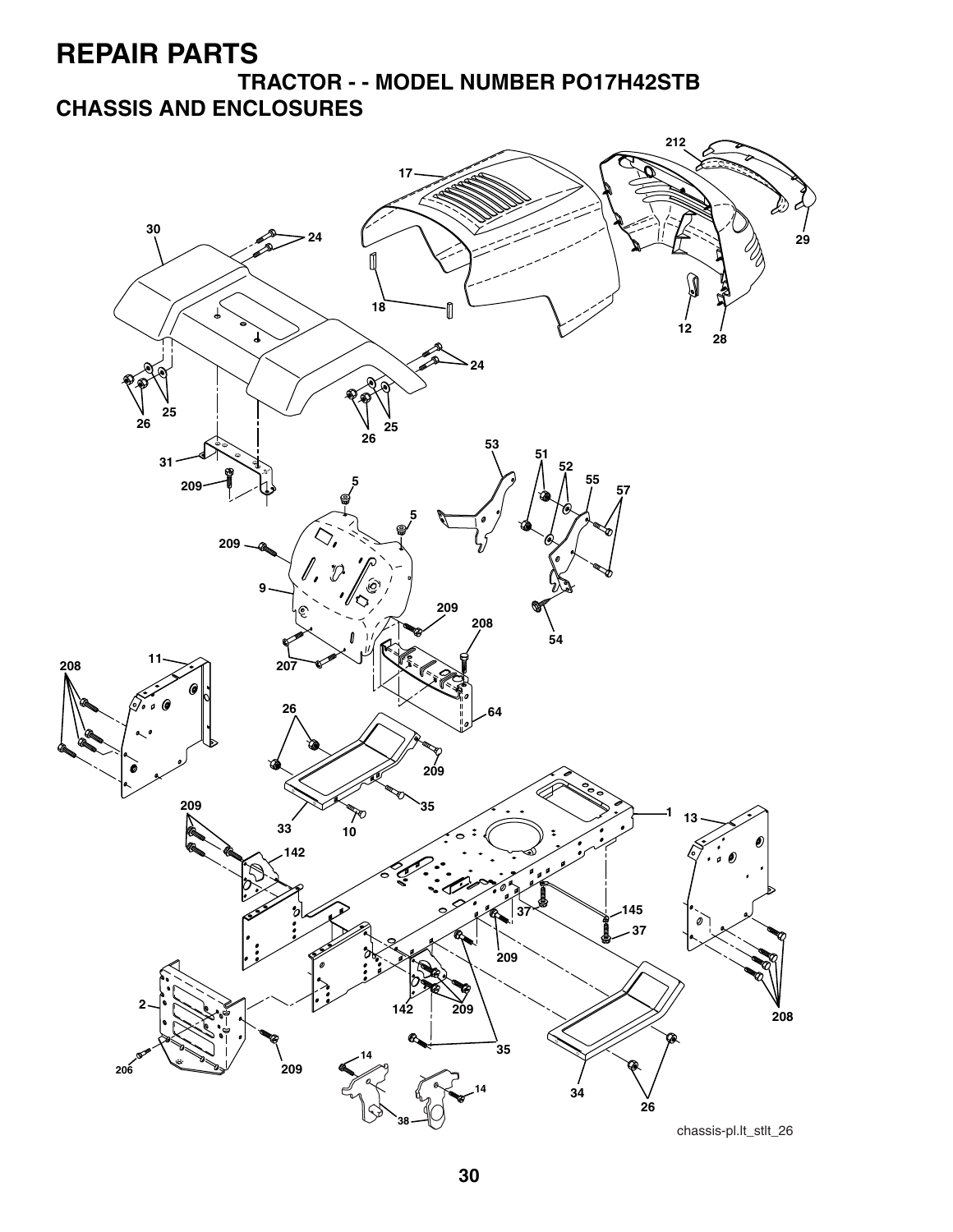#### **TRACTOR - - MODEL NUMBER PO17H42STB CHASSIS AND ENCLOSURES**

| <b>KEY</b><br>NO.                                                                                                                                                                                                                          | <b>PART</b><br>NO.                                                                                                                                                                                                                                                                                                                                                                                                                   | <b>DESCRIPTION</b>                                                                                                                                                                                                                                                                                                                                                                                                                                                                                                                                                                                                                                                                                                                                                                                                                                                                                                                                  |
|--------------------------------------------------------------------------------------------------------------------------------------------------------------------------------------------------------------------------------------------|--------------------------------------------------------------------------------------------------------------------------------------------------------------------------------------------------------------------------------------------------------------------------------------------------------------------------------------------------------------------------------------------------------------------------------------|-----------------------------------------------------------------------------------------------------------------------------------------------------------------------------------------------------------------------------------------------------------------------------------------------------------------------------------------------------------------------------------------------------------------------------------------------------------------------------------------------------------------------------------------------------------------------------------------------------------------------------------------------------------------------------------------------------------------------------------------------------------------------------------------------------------------------------------------------------------------------------------------------------------------------------------------------------|
| 1<br>$\overline{c}$<br>5<br>9<br>10<br>11<br>12<br>13<br>14<br>17<br>18<br>24<br>25<br>26<br>28<br>29<br>30<br>31<br>33<br>34<br>35<br>37<br>38<br>51<br>52<br>53<br>54<br>55<br>57<br>64<br>142<br>145<br>206<br>207<br>208<br>209<br>212 | 174619<br>176554<br>155272<br>168336X010<br>72140608<br>174996<br>145660<br>172105X010<br>17490608<br>159639X428<br>184921<br>74780616<br>19131312<br>73800600<br>179101<br>140273X599<br>169468X428<br>136619<br>179716X428<br>179717X428<br>72110606<br>17490508<br>175710<br>73800400<br>19091416<br>144697<br>161464<br>144696<br>74780412<br>154798<br>175702<br>156524<br>170165<br>17670508<br>17670608<br>17000612<br>156229 | Chassis<br>Drawbar<br><b>Bumper Hood/Dash</b><br>Dash<br>Bolt RdHd Sqnk. 3/8-16 Unc x 1<br>Panel Asm. Dash Lh<br>Clip Tinnerman Grile P/L<br>Panel Dash Rh<br>Screw Thdrol 3/8-16 x 1/2<br>Hood<br><b>Bumper Hood</b><br>Bolt Fin Hex 3/8-16 Unc x 1 Gr. 5<br>Washer 13/32 x 13/16 x 12 Ga.<br>Nut Lock Hex w/Insert 3/8-16 Unc<br>Grill/Lens Asm<br>Lens Grille<br>Fender Asm<br><b>Bracket Fender</b><br><b>Footrest LH</b><br><b>Footrest RH</b><br>Bolt RdHd Sht. Sqnk. 3/8-16 x 3/4<br>Screw Thdrol 5/16-18 x 1/2 Tyt<br>Bracket Asm. Pivot Mower Rear<br>Nut Lock Hex W/Ins. 1/4-20<br>Washer 9/32 x 7/8 x 16 Ga.<br><b>Bracket Grille LH</b><br>Screw Hex Wshd 8-18 x 7/8<br><b>Bracket, Grille RH</b><br>Bolt Fin Hex 1/4-20 x .75<br>Dash Lower<br><b>Plate Reinforcement</b><br>Rod Pivot Chassis/Hood<br>Bolt shoulder 5/16-18<br>Screw Thdrol 5/16-18 x 1/2<br>Screw Thdrol 3/8-16 x 1/2<br>Screw 3/8-16 x 3/4<br>Insert Lens Reflector |
| - -                                                                                                                                                                                                                                        | 5479J                                                                                                                                                                                                                                                                                                                                                                                                                                | Plug Btn Blk                                                                                                                                                                                                                                                                                                                                                                                                                                                                                                                                                                                                                                                                                                                                                                                                                                                                                                                                        |

| <b>NOTE:</b> All component dimensions given in U.S. inches |
|------------------------------------------------------------|
| 1 inch = $25.4 \text{ mm}$                                 |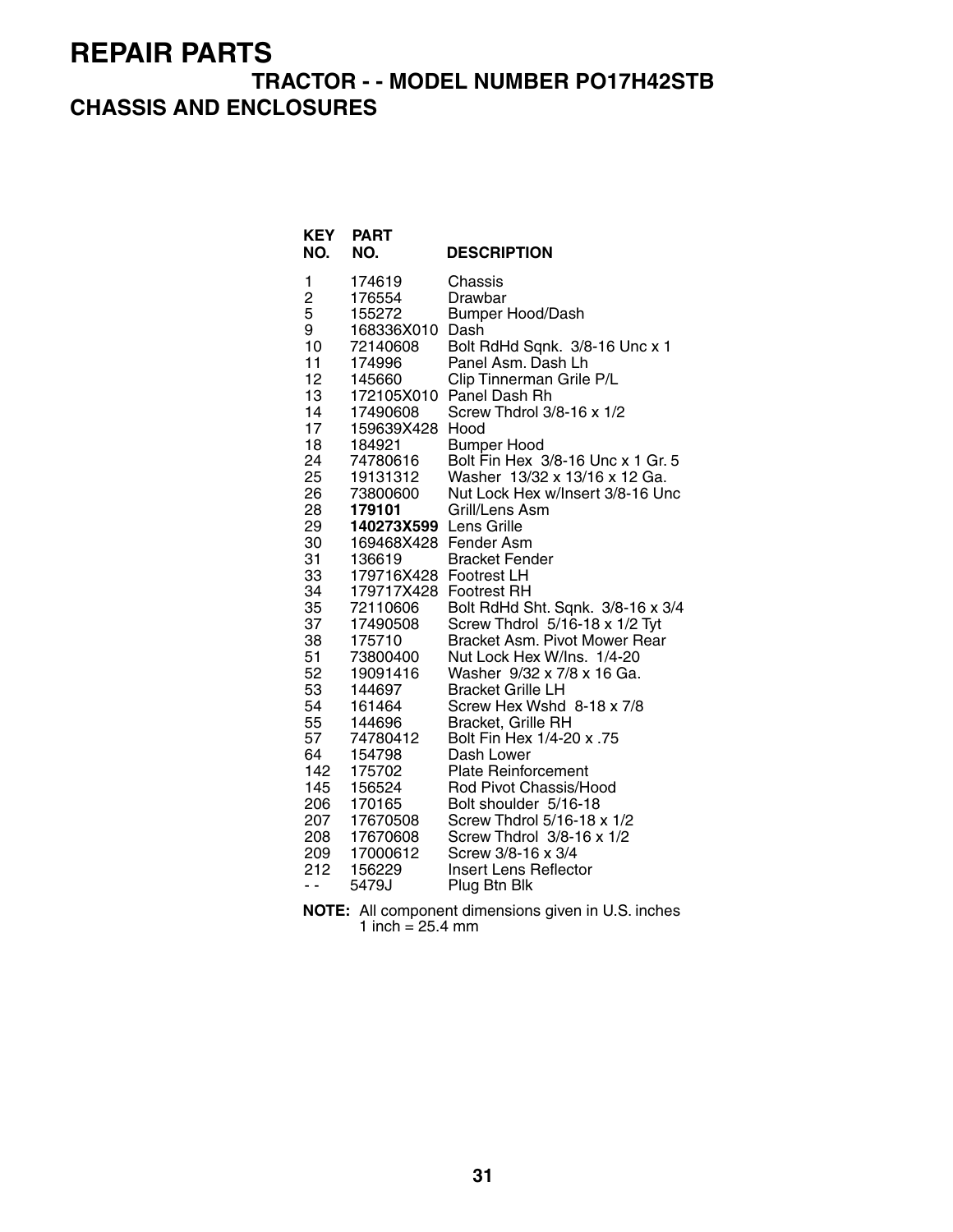**TRACTOR - - MODEL NUMBER PO17H42STB**

#### **DRIVE**

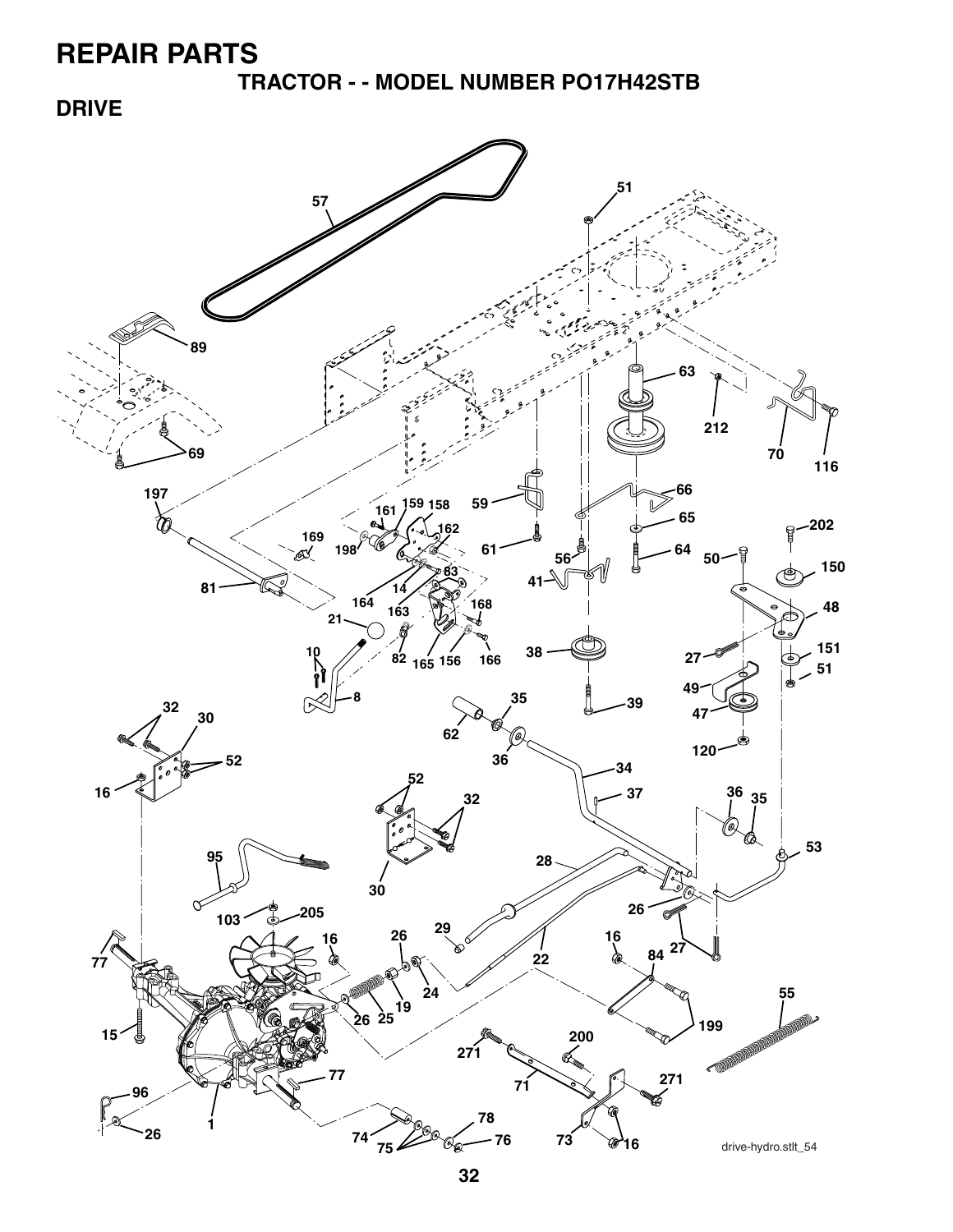#### **TRACTOR - - MODEL NUMBER PO17H42STB**

#### **DRIVE**

| <b>KEY</b><br>NO. | <b>PART</b><br>NO.  | <b>DESCRIPTION</b>                                                   | <b>KEY</b><br>NO. | <b>PART</b><br>NO.         | <b>DESCRIPTION</b>                                                |
|-------------------|---------------------|----------------------------------------------------------------------|-------------------|----------------------------|-------------------------------------------------------------------|
| 1.                | .                   | Transaxle Hydro Gear Model 322-<br>0510 (Order parts from the trans- | 69<br>70          | 142432<br>134683           | Screw Hex Wsh Hi-Lo 1/4-1/2 Unc<br>Guide, Belt, Mower Drive RH    |
|                   |                     | axle manufacturer)                                                   | 71                | 169183                     | Strap, Torque, Lh                                                 |
| 8                 | 165619              | Rod, Shift                                                           | 73                | 169182                     | Strap, Torque, Rh                                                 |
| 10                | 76020416            | Pin, Cotter 1/8 x 1                                                  | 74                | 137057                     | Spacer, Axle                                                      |
| 14                | 10040400            | Washer Lock 1/4                                                      | 75                | 121749X                    | Washer 25/32 x 1-1/4 x 16 Ga.                                     |
| 15                | 74490544            | Bolt Hex Fighd 5/16-18 Gr. 5                                         | 76                | 12000001                   | Ring, E                                                           |
| 16                | 73800500            | Nut, Lock Hex w/Ins 5/16-18 Unc                                      | 77                | 123583X                    | Key, Square                                                       |
| 19<br>21          | 73800600<br>106933X | Nut, Lock Hex w/Wsh 3/8-16 Unc<br>Knob Rd. 1/2-13 Plstc. Thds. Blk.  | 78<br>81          | 121748X<br>165596          | Washer 25/32 x 1-5/8 x 16 Ga.<br><b>Shaft Asm Cross</b>           |
| 22                | 169498              | Rod, Brake                                                           | 82                | 123782X                    | Spring, Torsion                                                   |
| 24                | 73350600            | <b>Nut</b>                                                           | 83                | 19171216                   | Washer 17/32 x 3/4 x 16 Ga.                                       |
| 25                | 106888X             | Spring, Rod, Brake                                                   | 84                | 169843                     | Link Transaxle                                                    |
| 26                | 19131316            | Washer 13/32 x 13/16 x 16 Ga.                                        | 89                |                            | 169373X428 Console, Shift                                         |
| 27                | 76020412            | Pin, Cotter 1/8 x 3/4                                                | 95                | 170201                     | Control Asm Bypass Hydro                                          |
| 28                | 175765              | Rod, Parking Brake                                                   | 96                | 4497H                      | Spring, Retainer 1"                                               |
| 29                | 71673               | Cap, Parking Brake                                                   | 103               | 73940800                   | Nut, Hex Jam Toplock 1/2-20 Unf                                   |
| 30                | 174973              | Bracket, Transmission                                                | 116               | 72140608                   | Bolt 3/8-16 x 1                                                   |
| 32                | 74760512            | Bolt Hex 5/16-18 Unc x 3/4                                           | 120               | 73900600                   | Bolt Hex 3/8-16 x 1-1/2                                           |
| 34                | 175578              | Shaft, Foot Pedal                                                    | 150               | 175456                     | <b>Spacer Retainer</b>                                            |
| 35                | 120183X             | Bearing, Nylon                                                       | 151               | 19133210                   | Washer 13/32 x 2 x 10                                             |
| 36                | 19211616            | Washer                                                               | 156               | 166002                     | Washer 5/16 x 1.0 x 1.25                                          |
| 37<br>38          | 1572H<br>179114     | Pin, Roll<br>Pulley, Idler, Composite                                | 158<br>159        | 165589<br>183900           | <b>Bracket Shift Mount</b><br>Hub Shift                           |
| 39                | 74760648            | <b>Bolt</b>                                                          | 161               | 72140406                   | Bolt Rdhd Sqnk 1/4-20 x 3/4 Gr. 5                                 |
| 41                | 175556              | Keeper, Belt, Idler                                                  | 162               | 73680400                   | Nut Crownlock 1/4-20 Unc                                          |
| 47                | 127783              | Pulley, Idler, V-Belt                                                | 163               | 74780416                   | Bolt Hex Fin 1/4-20 x 1                                           |
| 48                | 154407              | <b>Bellcrank Clutch Grnd Drustl</b>                                  | 164               | 19091010                   | Washer 5/8 x .281 x 10 Ga.                                        |
| 49                | 123205X             | Retainer, Belt                                                       | 165               | 165623                     | <b>Bracket Pivot Lever</b>                                        |
| 50                | 72110612            | Bolt 3/8-16 x 1-1/2 Gr. 5                                            | 166               | 166880                     | Screw 5/16 x 1.0 x .125                                           |
| 51                | 73680600            | Nut                                                                  | 168               | 165492                     | Bolt Shoulder 5/16-18 x .561                                      |
| 52                | 73680500            | Nut Crownlock 5/16-28                                                | 169               | 165580                     | Plate Fastening LT                                                |
| 53                | 105710X             | Link, Clutch                                                         | 197               | 169613                     | Nyliner Snap-in 5/8" ID                                           |
| 55                | 105709X             | Spring, Return, Clutch                                               | 198               | 169593                     | Washer Nyl 7/8ID x .105"HYD                                       |
| 56                | 17060620            | Screw 3/8-16 x 1-1/4                                                 | 199               | 169612                     | Bolt Shoulder 5/16-18 Unc                                         |
| 57<br>59          | 140294<br>169691    | V-Belt, Drive                                                        | 200<br>202        | 72140508<br>72110614       | Bolt Rdhd Sqnk 5/16-18 Unc x 1<br>Bolt Car SH 3/8-16 x 1-1/2 Gr 5 |
| 61                | 17120614            | Keeper, Belt, Center<br>Screw, 3/8-16 x .875                         | 205               | 19171616                   | Washer 17/32 x 1 x 16 Ga                                          |
| 62                | 8883R               | Cover, Pedal                                                         | 212               | 145212                     | Nut Hex Flange Lock                                               |
| 63                | 175410              | Pulley, Engine                                                       | 258               | 17000612                   | Screw 3/8-16 x 3/4                                                |
| 64                | 173937              | Bolt Hex 7/16-20 x 4                                                 |                   |                            |                                                                   |
| 65                | 10040700            | Washer                                                               |                   |                            | NOTE: All component dimensions given in U.S. inches               |
| 66                | 154778              | Keeper, Belt Engine Hydro                                            |                   | 1 inch = $25.4 \text{ mm}$ |                                                                   |
|                   |                     |                                                                      |                   |                            |                                                                   |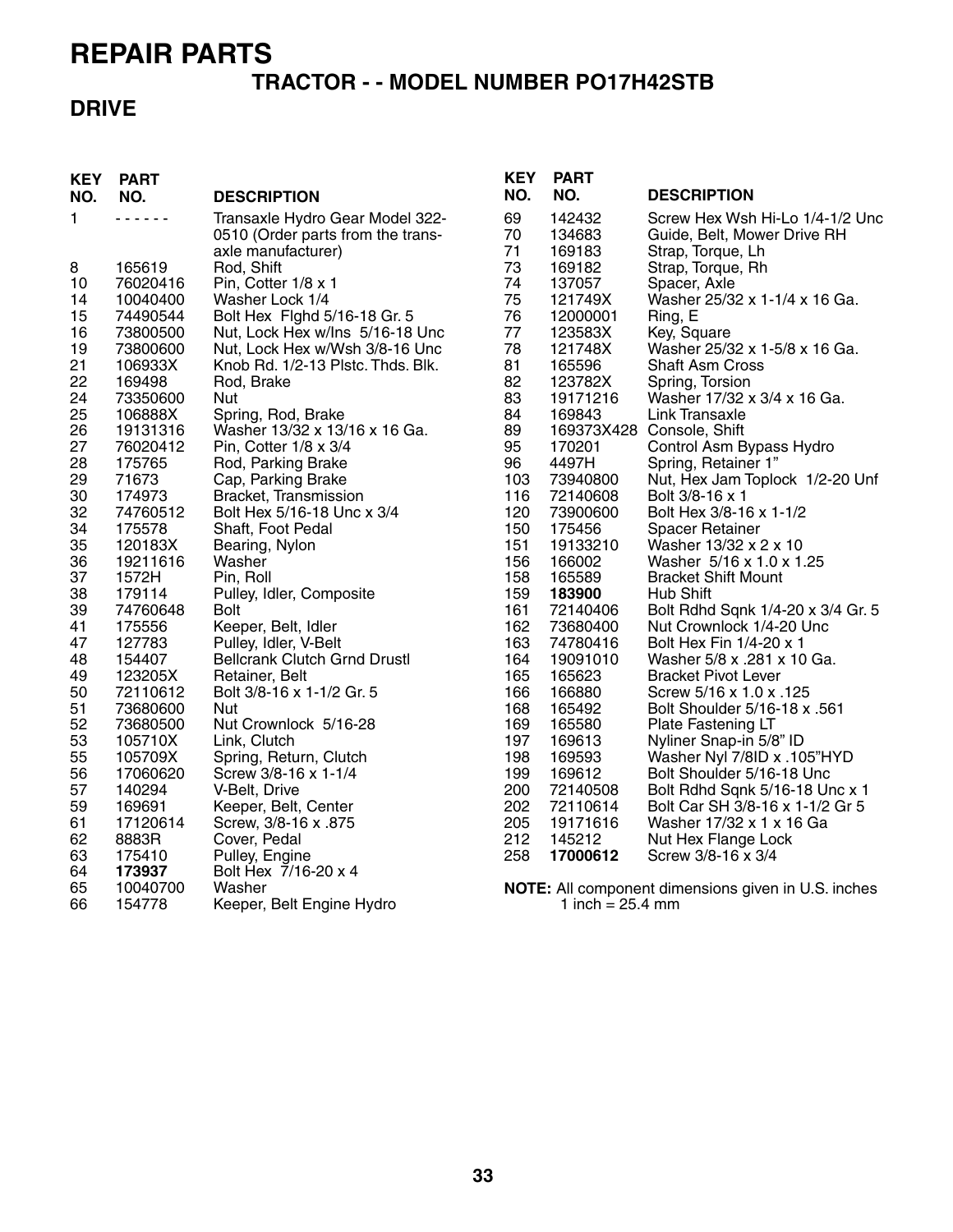**TRACTOR - - MODEL NUMBER PO17H42STB**

**STEERING ASSEMBLY**

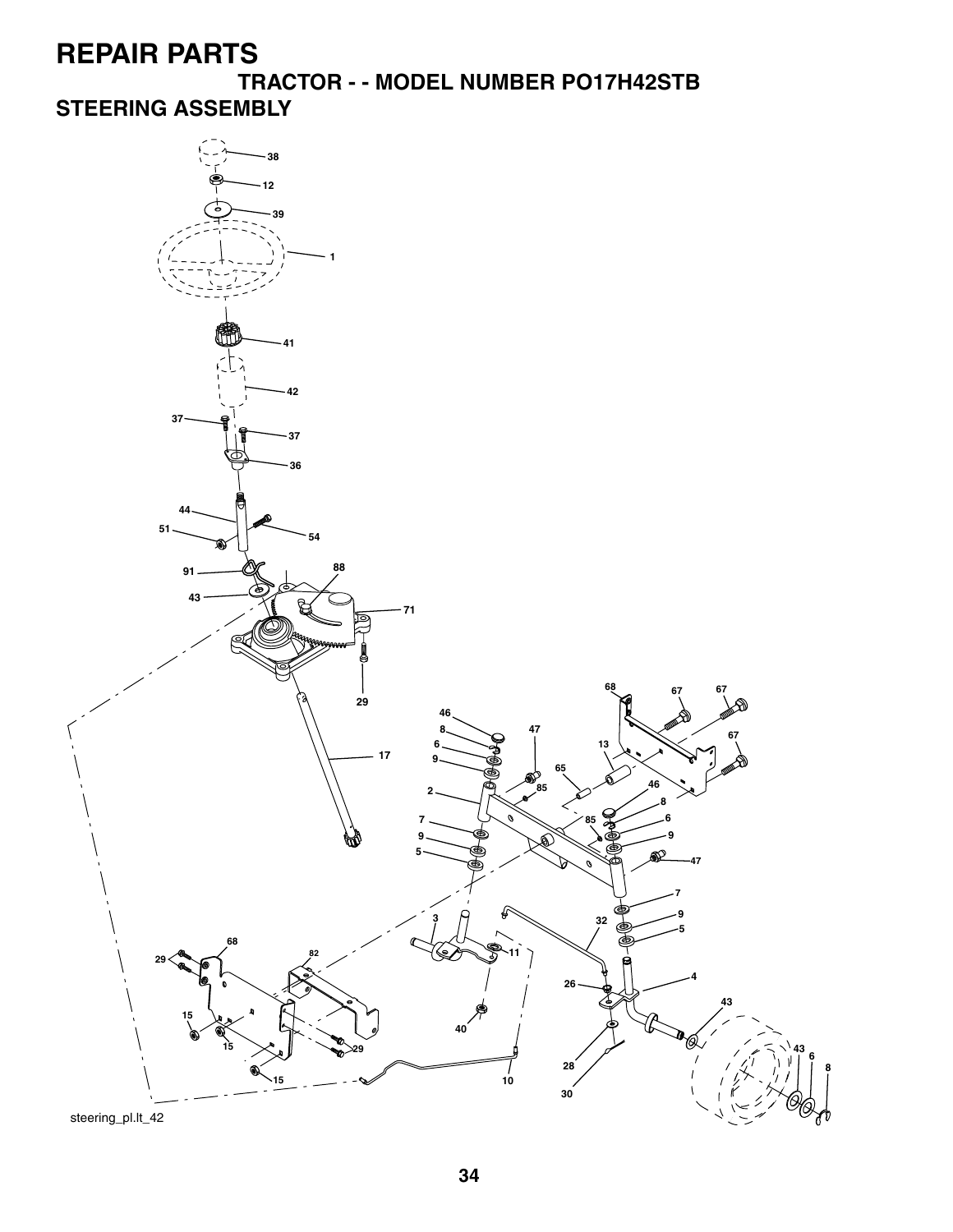#### **TRACTOR - - MODEL NUMBER PO17H42STB STEERING ASSEMBLY**

| <b>KEY</b><br>NO.   | <b>PART</b><br>NO.   | <b>DESCRIPTION</b>                                     |
|---------------------|----------------------|--------------------------------------------------------|
| 1<br>$\overline{c}$ | 140044X428<br>175131 | <b>Wheel Steering Auto Black</b><br>Axle Asm Front     |
| 3                   | 169840               | Spindle Asm Lh                                         |
| 4                   | 169839               | Spindle Asm Rh                                         |
| 5                   | 6266H                | Bearing Race Thrust Harden                             |
| 6                   | 121748X              | Washer 25/32 x 1 5/8 x 16ga                            |
| 7                   | 19272016             | Washer 27/32 x 1 1/4 x 16 Ga                           |
| 8                   | 12000029             | Ring Klip #t5304-75                                    |
| 9                   | 3366R                | <b>Bearing Col Strg Blk</b>                            |
| 10                  | 175121               | <b>Link Drag Extended</b>                              |
| 11                  | 10040600             | Lockwasher                                             |
| 12                  | 73940800             | Nut Hex Jam Toplock 1/2-20 Unf                         |
| 13                  | 136518               | <b>Spacer Bearing Axle Front</b>                       |
| 15<br>17            | 145212               | Hex Flange Lock                                        |
| 26                  | 180641<br>126847X    | Shaft Asm Strg<br><b>Bushing Rod Tie Blk Lt</b>        |
| 28                  | 19131416             | Washer 13/32 x 7/8 x 16ga                              |
| 29                  | 17000612             | Screw 3/8-16 x 3/4                                     |
| 30                  | 76020412             | Pin                                                    |
| 32                  | 130465               | Rod Tie Wire Form 19 75 Mech                           |
| 36                  | 155099               | Bushing Strg 5/8 Id Dash                               |
| 37                  | 152927               | Screw TT #10-32 x 5 x 3/8 Flange                       |
| 38                  | 140045X428           | Insert Cap Strg                                        |
| 39                  | 19183812             | Washer 9/16 ID x 2-3/8 OD 12 Gr                        |
| 40                  | 7810H                | Locknut Center                                         |
| 41<br>42            | 186737<br>145054X428 | <b>Adaptor Wheel Strg</b><br><b>Boot Dash Steering</b> |
| 43                  | 121749X              | Washer 25/32 x 1 1/4 x 16 Ga                           |
| 44                  | 180640               | <b>Extension Steering</b>                              |
| 46                  | 121232X              | Cap Spindle Fr Top Blk                                 |
| 47                  | 183226               | <b>Fitting Grease</b>                                  |
| 51                  | 73540400             | Nut Crownlock 1/4-28                                   |
| 54                  | 71130420             | Bolt Hex 1/4-28 Unf x 1-1/4 Gr. 8                      |
| 65                  | 160367               | Spacer Brace Axle                                      |
| 67                  | 72110618             | Bolt Rdhd Sq 3/8-16 Unc x 2-3/4                        |
| 68<br>71            | 169827<br>175146     | Brace Axle<br>Steering Asm                             |
| 82                  | 169835               | <b>Bracket Susp Chassis Front</b>                      |
| 85                  | 133835               | <b>Fastener Christmas Tree</b>                         |
| 88                  | 175118               | Bolt Shoulder 7/16-20                                  |
| 91                  | 175553               | <b>Clip Steering</b>                                   |
| - -                 | 17490608             | Screw 3/8-16 x 1/2                                     |
|                     |                      |                                                        |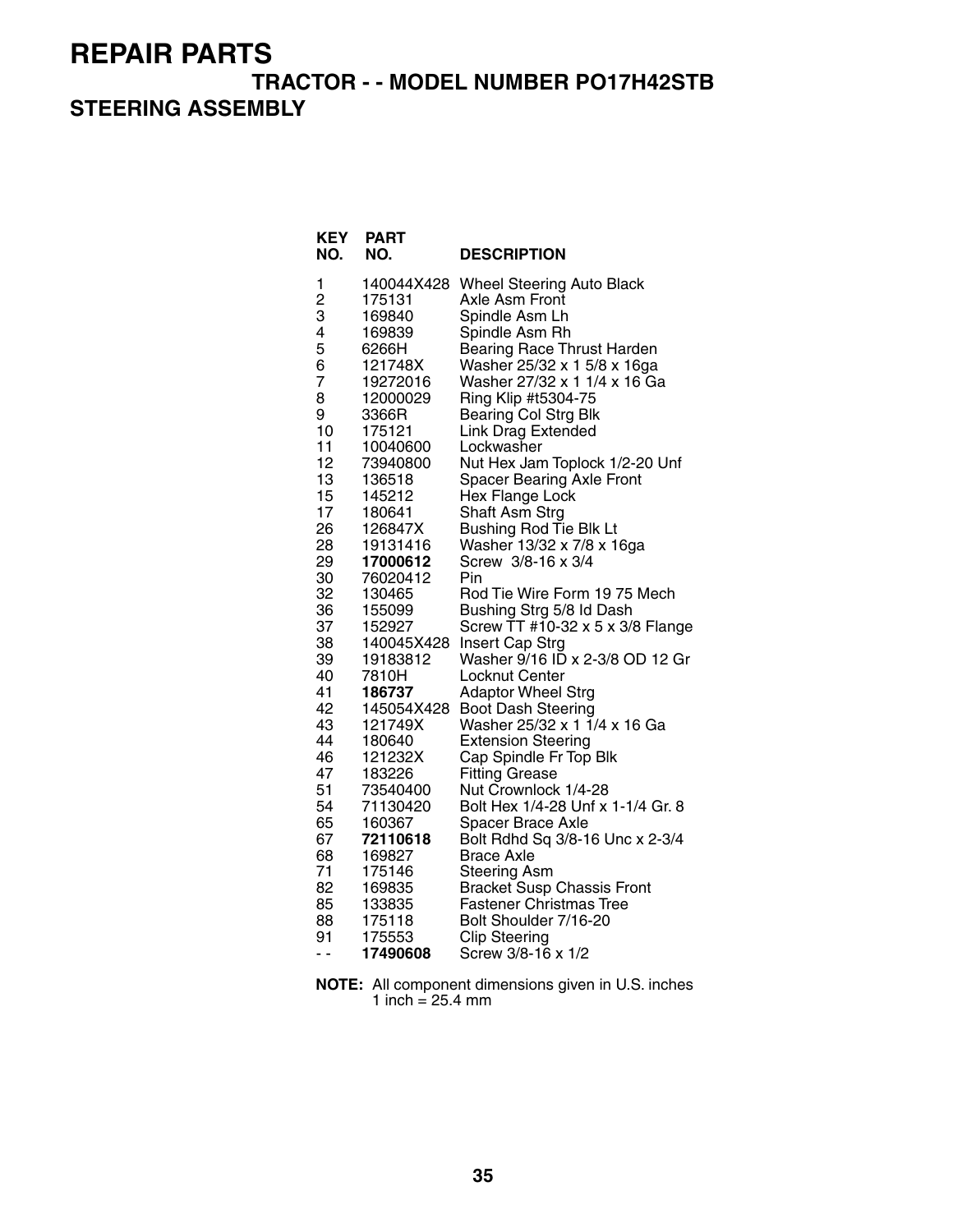**TRACTOR - - MODEL NUMBER PO17H42STB**

#### **ENGINE**



| 1<br>2<br>3 | 170551<br>17720408<br>$\frac{1}{2} \left( \frac{1}{2} \right) \left( \frac{1}{2} \right) \left( \frac{1}{2} \right) \left( \frac{1}{2} \right) \left( \frac{1}{2} \right) \left( \frac{1}{2} \right)$ | Control Throt / Ch Flag<br>Screw Hex Thd Cut 1/4-20 x 1/2<br>Engine Briggs Model 31C707<br>(Order Parts From Engine Manufac-<br>turer) |
|-------------|-------------------------------------------------------------------------------------------------------------------------------------------------------------------------------------------------------|----------------------------------------------------------------------------------------------------------------------------------------|
| 4           | 137352                                                                                                                                                                                                | Muffler Exhaust B&S Lt                                                                                                                 |
| 13          | 165291                                                                                                                                                                                                | Gasket 1 313 ld Tin Plated                                                                                                             |
| 14          | 148456                                                                                                                                                                                                | <b>Tube Drain Oil Easy</b>                                                                                                             |
| 16          | 11050600                                                                                                                                                                                              | Washer Lock Ext Tooth 3/8                                                                                                              |
| 23          | 169837                                                                                                                                                                                                | Shield Browning/Debris Guard                                                                                                           |
| 29          | 137180                                                                                                                                                                                                | <b>Arrestor Spark</b>                                                                                                                  |
| 31          | 184900                                                                                                                                                                                                | Tank Fuel 1 25 Fr                                                                                                                      |
|             |                                                                                                                                                                                                       |                                                                                                                                        |

| 32<br>33 | 140527<br>123487X | Cap Asm Fuel W/sym Vented<br>Clamp Hose Blk |
|----------|-------------------|---------------------------------------------|
| 37       | 137040            | Line Fuel 20"                               |
| 38       | 181654            | Plug Drain Oil Easy                         |
| 40       | 124028X           | Bushing Snap Nyl Blk Fuel Line              |
| 44       | 17670412          | Screw Hexwsh Thdrol 1/4-20 x 3/4            |
| 45       | 17000612          | Screw Hex Wsh Thdrol 3/8-16                 |
| 46       | 19091416          | Washer 9/32 x 7/8 x 16ga                    |
| 72       | 183906            | Screw Socket Head 5/16-18 x 1               |
| 78       | 17060620          | Screw Thdrol 3/8-16 x 1-1/4                 |
| 81       | 73510400          | Nut Keps Hex 1/4-20 Unc                     |
|          |                   |                                             |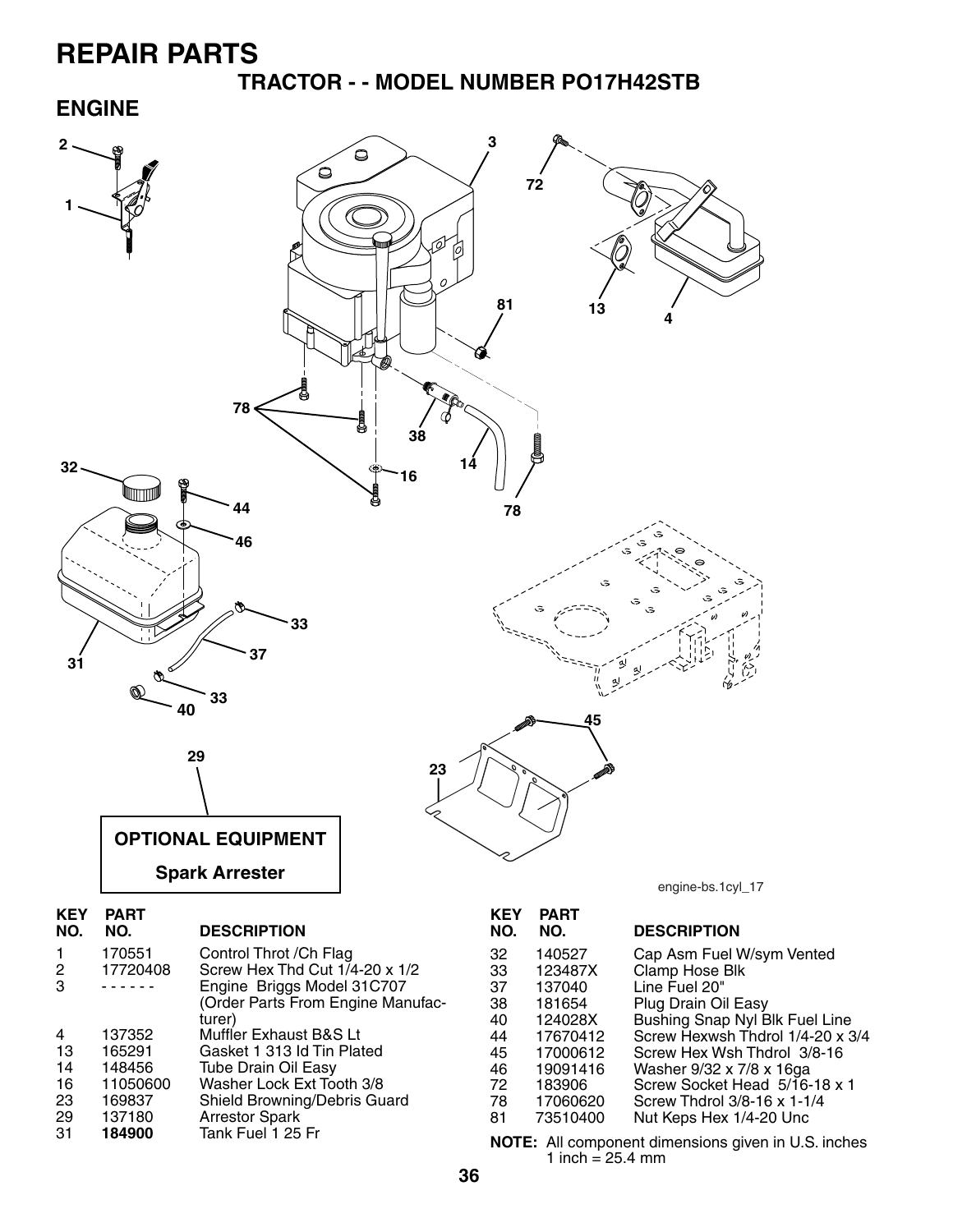# **TRACTOR - - MODEL NUMBER PO17H42STB**





| IV.            | IVJ.     | <b>DEJUNIF HUN</b>            |
|----------------|----------|-------------------------------|
| 1              | 159460   | Wire Asm Inner/Sprg w/Plunger |
| $\overline{c}$ | 159471   | Shaft Asm Lift                |
| 3              | 105767X  | Pin Groove                    |
| 4              | 12000002 | E Ring #5133-62               |
| 5              | 19211621 | Washer 21/32 x 1 x 21 Ga.     |
| 6.             | 120183X  | <b>Bearing Nylon</b>          |
| 7              | 109413X  | <b>Grip Handle</b>            |
| 8              | 124526X  | <b>Button Plunger</b>         |
| 11             | 139865   | Link Lift Lh                  |
| 12             | 139866   | Link Lift Rh                  |
|                |          |                               |

| .<br>NO. | .<br>NO. | <b>DESCRIPTION</b>        |
|----------|----------|---------------------------|
| 13       | 4939M    | <b>Retainer Spring</b>    |
| 15       | 173288   | <b>Link Front</b>         |
| 16       | 73350800 | Nut Jam Hex 1/2-13 Unc    |
| 17       | 175689   | <b>Trunnion Blk Zinc</b>  |
| 18       | 73800800 | Nut Lock w/Wsh 1/2-13 Unc |
| 19       | 139868   | Arm Suspension Rear       |
| 20       | 163552   | <b>Retainer Spring</b>    |
| 31       | 169865   | <b>Bearing Pvt Lift</b>   |
| 32       | 73540600 | Nut Crownlock 3/8-24      |
|          |          |                           |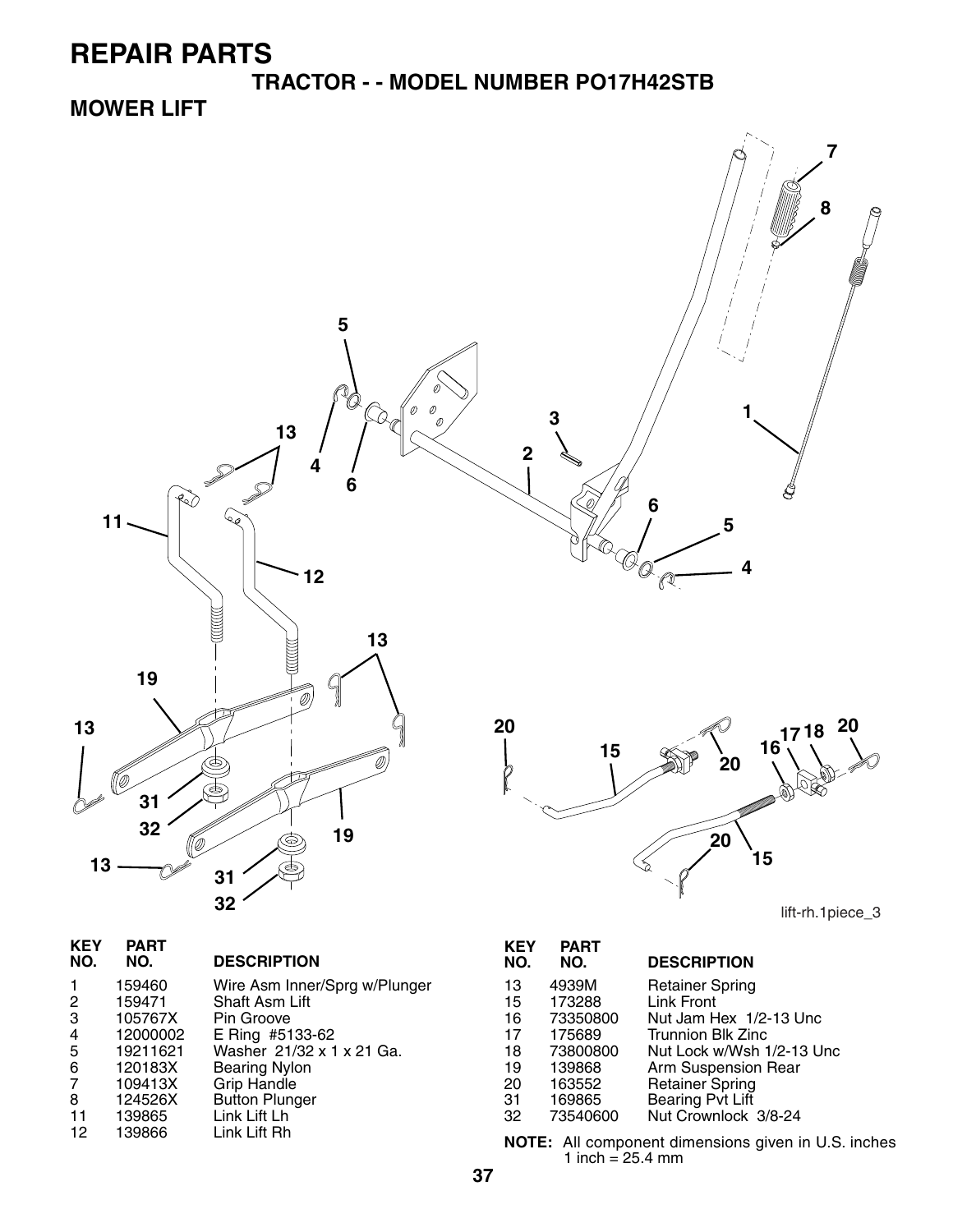**TRACTOR - - MODEL NUMBER PO17H42STB**

### **SEAT ASSEMBLY**



| <b>KEY</b><br>NO.                                       | <b>PART</b><br>NO.                                                                                | <b>DESCRIPTION</b>                                                                                                                                                                                       | <b>KEY</b><br>NO.                                  | <b>PART</b><br>NO.                                                                                | <b>DESCRIPTION</b>                                                                                                                                                                                                                                                         |
|---------------------------------------------------------|---------------------------------------------------------------------------------------------------|----------------------------------------------------------------------------------------------------------------------------------------------------------------------------------------------------------|----------------------------------------------------|---------------------------------------------------------------------------------------------------|----------------------------------------------------------------------------------------------------------------------------------------------------------------------------------------------------------------------------------------------------------------------------|
| $\mathbf{2}^{\circ}$<br>3<br>4<br>5<br>6<br>7<br>8<br>9 | 140116<br>140551<br>71110616<br>19131610<br>145006<br>73800600<br>124181X<br>17000616<br>19131614 | Seat<br>Bracket Pnt Pivot Seat (blk)<br><b>Bolt</b><br>Washer 13/32 x 1 x 10 Ga<br>Clip Push-In Hinged<br><b>Nut</b><br>Spring Seat Cprsn 2 250 Blk Zi<br>Screw 3/8-16 x 1.5<br>Washer 13/32 x 1 x 14 Ga | 14<br>15<br>16<br>17<br>21<br>22<br>23<br>24<br>25 | 72050412<br>134300<br>121250X<br>123976X<br>171852<br>73800500<br>71110814<br>19171912<br>127018X | Bolt Rdhd Sht Nk 1/4-20 x 1-1/2<br>Spacer Split 28 x 96 Yel Zinc<br>Spring Cprsn 1 27 Blk Pnt<br>Nut Lock 1/4 Lge Flg Gr 5 Zinc<br>Bolt Shoulder 5/16-18 Unc Blkz-2A<br><b>Nut</b><br><b>Bolt Hex Black</b><br>Washer 17/32 x 1-3/16 x 12 Ga<br>Bolt Shoulder 5/16-18 x 62 |
| 10<br>12<br>13                                          | 182493<br>121246X<br>121248X                                                                      | Pan Pnt Seat (blk)<br><b>Bracket Pnt Mounting Switch</b><br>Bushing Snap Blk Nyl 50 ld                                                                                                                   | 26                                                 | 10040800<br>1 inch = $25.4$ mm                                                                    | Lockwasher<br><b>NOTE:</b> All component dimensions given in U.S. inches                                                                                                                                                                                                   |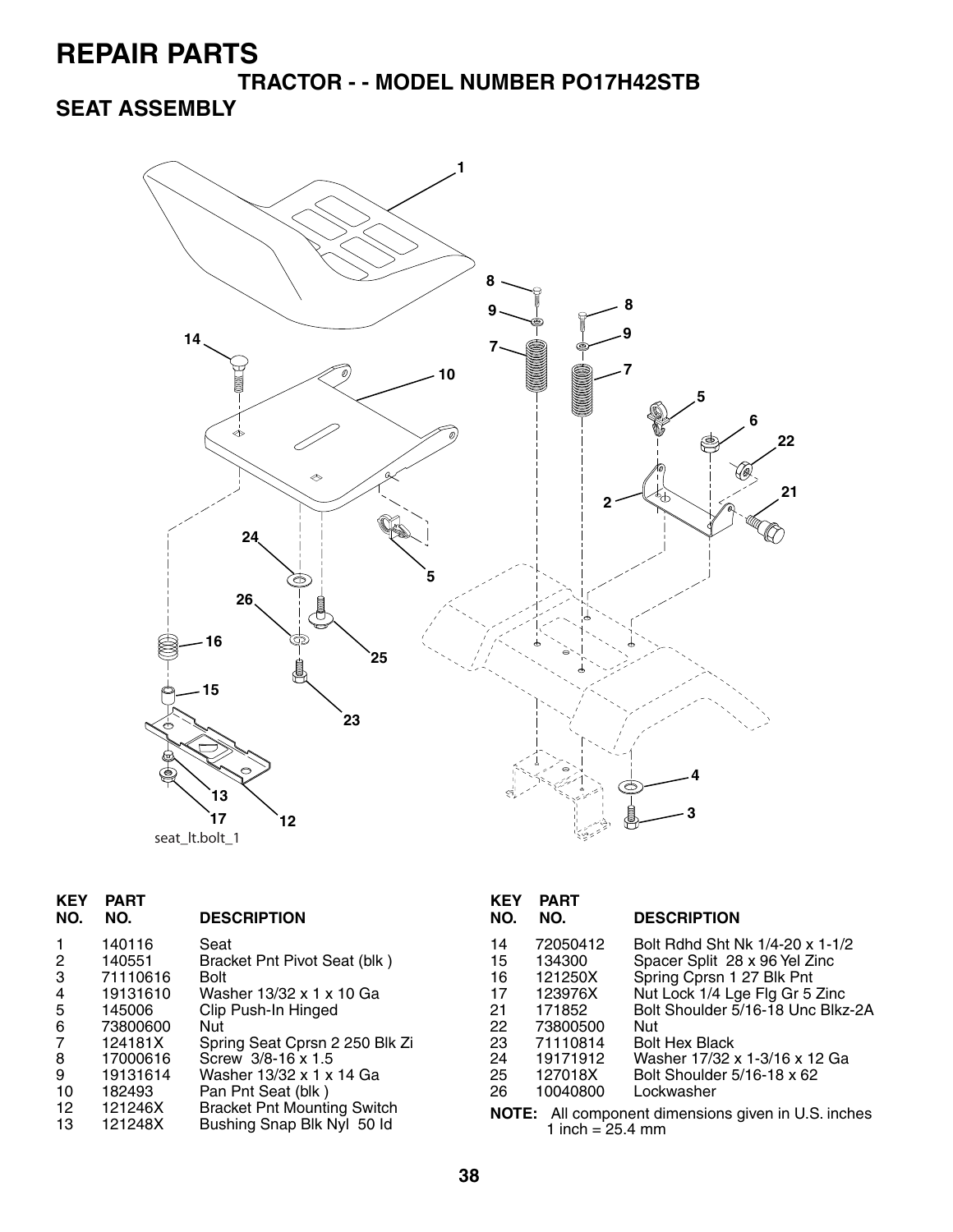#### **TRACTOR - - MODEL NUMBER PO17H42STB**

#### **DECALS**



- 5 185411 Decal Replacement<br>6 170563 Decal, Warning 6 170563 Decal, Warning
- 7 179128 Decal Deck "B" 42"<br>9 158166 Decal Fender Logo Decal Fender Logo

**WHEELS & TIRES** 



| <b>KEY</b><br>NO.                                                    | <b>PART</b><br>NO. | <b>DESCRIPTION</b>                 |  |  |
|----------------------------------------------------------------------|--------------------|------------------------------------|--|--|
|                                                                      | 59192              | Cap Valve Tire                     |  |  |
| 2                                                                    | 65139              | <b>Stem Valve</b>                  |  |  |
| 3                                                                    | 106222X            | Tire F Ts 15 X 6 0 - 6 Service     |  |  |
| 4                                                                    | 59904              | Tube Front (Service Item Only)     |  |  |
| 5                                                                    |                    | 106732X624 Rim Asm 6"front Service |  |  |
| 6                                                                    | 278H               | Fitting Grease (Front Wheel Only)  |  |  |
| 7                                                                    | 9040H              | Bearing Flange (Front Wheel Only)  |  |  |
| 8                                                                    |                    | 106108X624 Rim Asm 8"rear Service  |  |  |
| 9                                                                    | 106268X            | Tire R Ts 18x9.5-8 C Service       |  |  |
| 10                                                                   | 7152J              | Tube Rear (Service Item Only)      |  |  |
| 11                                                                   | 104757X428         | Cap Axle Blk 1 50 X 1 00           |  |  |
|                                                                      | 144334             | Sealant, Tire (10 oz. Tube)        |  |  |
| $MATE: All common on the domain of the line is 11C in the equation.$ |                    |                                    |  |  |

187301 Manual Owner's English<br>187302 Manual Owner's French - - **187302** Manual Owner's French

- - **166960** Decal By-Pass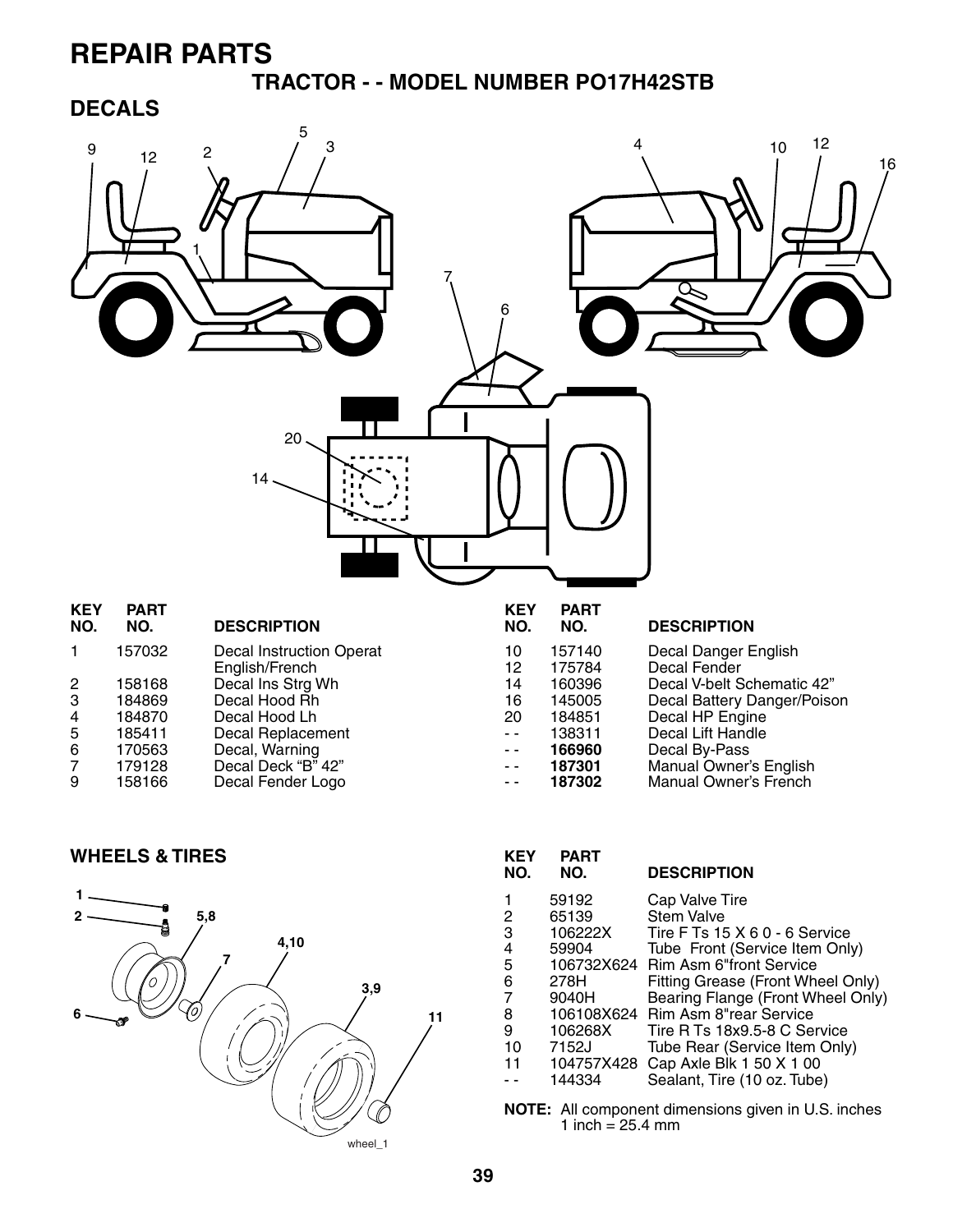**TRACTOR - - MODEL NUMBER PO17H42STB**

**MOWER DECK**